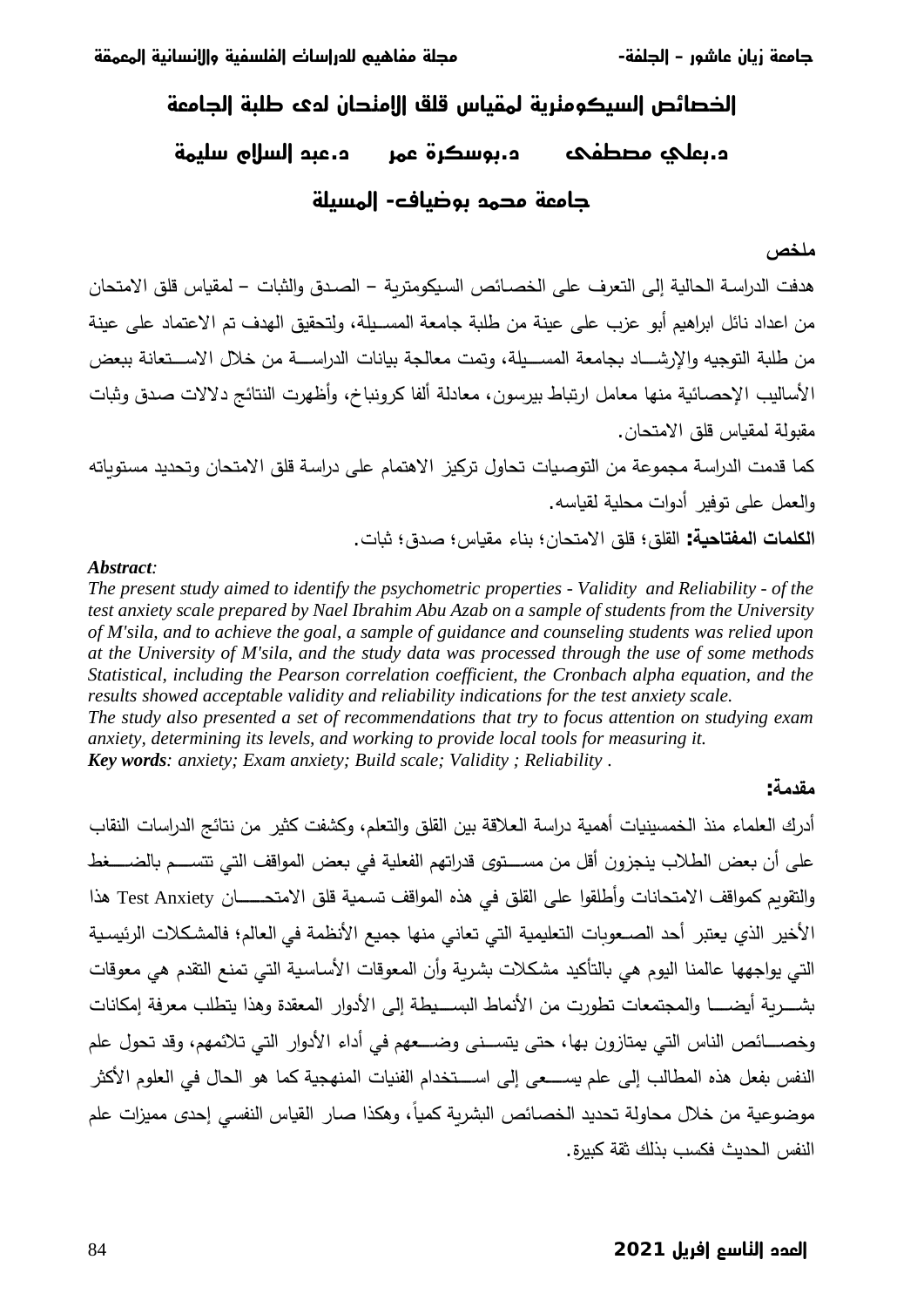لقد أصــــبح توفير المقاييس النفســية من الأهمية بمكان خاصــــة في ظل تعدد المفاهيم في علم النفس وتعدد مجالاته واختلاف البيئات الاجتماعية؛ فالبيئة الجزائربة كغيرها تعانى نقص في المقاييس النفسـية المصــممة محليا وبِمكن تفسير ذلك بجملة الصـعوبات التي قد تواجه القائمين على ذلك،لأن هذا العمل قد يتطلب الـعديد من المهارات البحثية والكثير من الوقت إلا أنه في الأخير يوفر أدوات للقياس يسـتطيع أي باحث الاسـتعانة بها في دراسته؛ وتأتي الدراسة الحالية لمحاولة التأكد من الخصائص السيكومتربة لمقياس قلق الامتحان لنائل ابراهيم أبو عزب في البيئة الجزائربة نظرا لأهمية الكشـــف عن مســـتوبات قلق الامتحان لدى طلابنا في الجامعة.

 **:ŗŪ¦°ʗƃ¦»ʗƋ .1** 9

تهدف الدراســة إلـى التأكد من الخصـــائص السـيكومتربـة (الصــدق، الثبات**)** لمقياس قلق الامتحان إعداد **نائل ابراهيم أبو عزب** في البيئة الجزائربة.

- **:ʤॻʀœŽʸƃ¦ʗƒʗʲř .2** 9
- **:scale²œॻɿʸƃ¦ .1.2** 9

"أداة قياس يتم إعدادها وفق طربقة منظمة من خطوات عدة تتضــــمن مجموعة من الإجراءات التي تخضــــع لشروط وقواعد محددة لغرض تحديد درجة امتلاك الفرد للسمة أو الخاصية موضوع القياس،عن طربق إجابته على عينة من المثيرات التي تمثل السمة أو القدرة المرغوب في قياسها".<sup>(1)</sup>

# **:Exam Anxiety ÀœʲʯƆƙ¦ȖƄſ .2.2** 9 انفعال مكتســب مركب من أبعاد هي رهبة الامتحان ونقص مهارة الامتحان، واضـــطراب أخذ الإمتحان، كما يتضــمن اسـتجابات نفسـية وفيزبولوجية للمثيرات يربطها الفرد بخبرات الإمتحان وهو حالة خاصـــة من القلق

العام الذي يتميز بالشعور بالخوف والفزع واليأس من موقف الإمتحان.<sup>(2)</sup>

 **:PupilsʘʻƆƚʯƃ¦ .3.2** 9

هم طلبة التوجيه والإرشاد في طور الليسانس والماستر ، ذكور وإناث.

# **:ȏʙʢʹƃ¦°œʟƗ¦ .3**

# **:ȖƄƀƃ¦¿ʦƌŽƆ 1.3**

تقرير لخطر محتمل".

لقد بدأ اهتمام علماء النفس بموضــــوع القلق في القرن الـعشـــرين، وكان لفرويد (Freud) الأســــاس في توجيه علماء النفس إلى أهميته في حياة الإنسان؛ حيث يري أن القلق "حالة من الخوف الغامض الشديد الذي يتملك الإنسان ويسبب له كثيرا من الكدر والضيق".<sup>(3)</sup> وينظر أرون بيك إلى القلق على أنه "انفعال يظهر مع تنشــــيط الخوف الذي يعتبر تفكيراً معبراً عن تقويم أو

كما يعرفه شافر ودوركس تعريفا سلوكيا حيث هو" استجابة مكتسبة تحدث تحت ظروف أو مواقف معينة ثم تعمم الاستجابة بعد ذلك".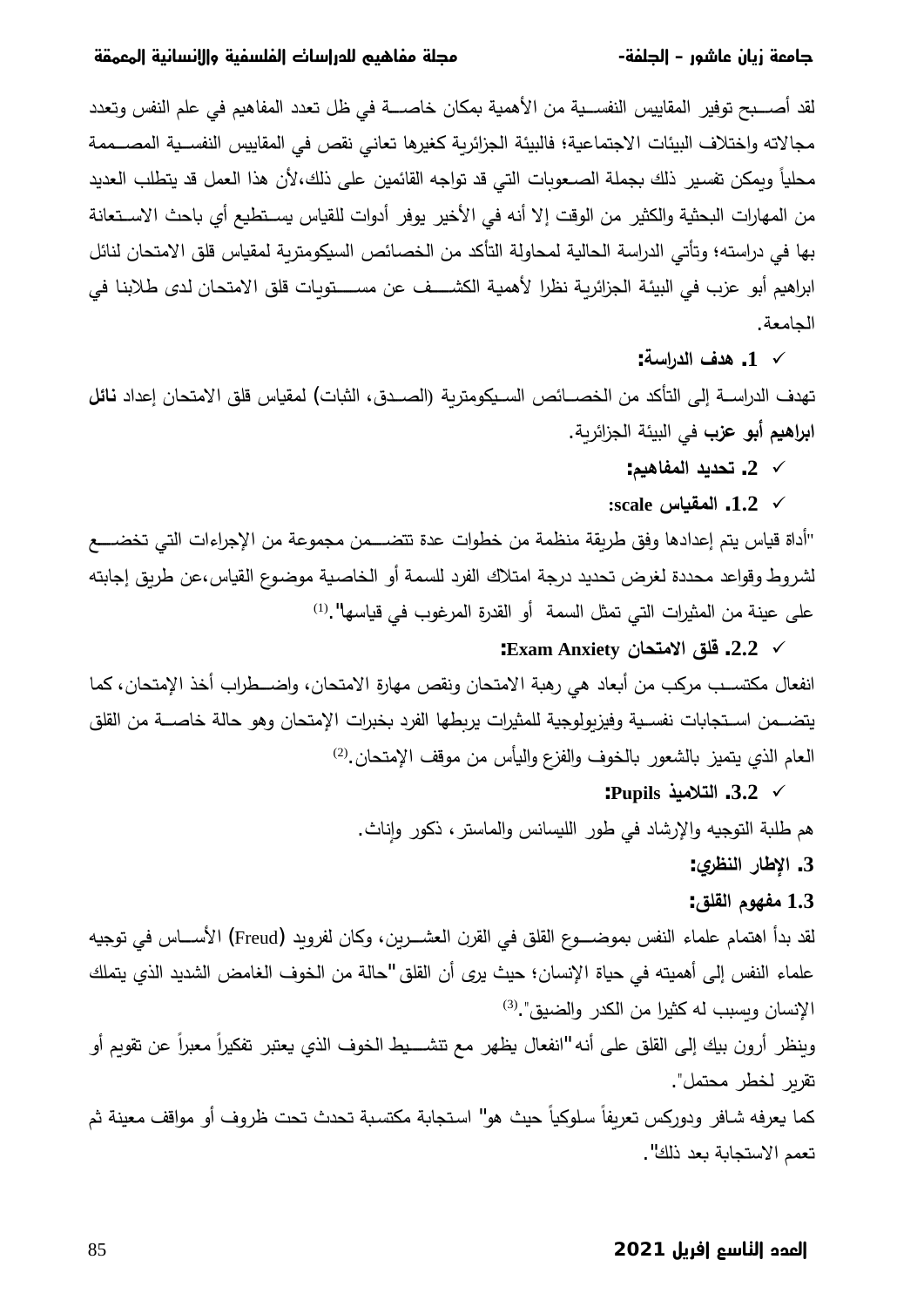ويعرّفه دريفر (Drever) بأنه "حالة إنفعالية معقدة ومزمنة مع تخوف وفزع،لأن مختلف الاضــــــطرابات العقلية والعصـبية يشـكل معظم عناصـره الرئيسـة "<sup>(4)</sup> بينما يعرفه أحمد عكاشـة بأنه"شـعور عام غامض غير سـار بالتوقع والخوف والتوتر مصحوب عادة ببعض الإحساسات الجسمية، خاصـة زبادة نشـاط الجهاز العصببي اللاإرادي ويأتي في نوبات تتكرر في نفس الفرد".<sup>(5)</sup>

في حين يري حامد زهران بأنه"حالة توتر مســتمرة، نتيجة توقع تهديد خطر فعلي أو رمزي وبصـــحبها خوف غامض أو أعراض نفسية وجسمية ".<sup>(6)</sup>

وتعتبره حنان العناني إشارة إنذار نحو كارثة توشك أن تقع، وإحساس بالضياع في موقف شديد الدافعية مع عدم التركيز والعجز عن الوصول إلى حل مثمر .<sup>(7)</sup>

من خلال استعراض التعريفات السـابقة للقلق نلاحظ أنها تتفق على أن القلق حالة انفعالية غير سـارة تضـم مزيج من مشـاعر الخوف والتوتر والضـيق والانزعاج يشـعر بها الفرد عند التعرض لمثير مهدد غير واضـح، أو عندما يكون في موقف صراعي داخلي ولديه أفكار مؤلمة، وعادة ما يصـاحب هذه الحالة الانفعالية بعض الأعراض الجسـمية. وعلى الرغم من اتفاق المختصـين في وصـفهم للقلق إلا أنهم اختلفوا في تفسـير منشـئه  $(8, 8)$ ومصدره

 řʳॽʱƊŕॽś±ƛ§ÀʙŷÃʛśʨʱƅŕǼʖƅŕʢƅ§±ʨŸ»»»»»»»»Ůřƅŕţ " ƌƊōǼƓƅƜʽʳƅ§ÁŕŸʺƅƌžʛŸǽ **:ÀœʲʯƆƙ¦ȖƄſ¿ʦƌŽƆ .2.3** حصـول اضـطراب في الجوانب المعرفية أو الانفعالية وبكون مصـحوبا بأعراض فيزبولوجية ونفسـية معينة قد تظهر عند مواجهته لموقف الامتحان أو تذكره به أو لاستثارة خبراته لمواقف الامتحان. <sup>[\(9\)](#page-11-0)</sup>

كما يعرفه إبراهيم يعقوب بأنه " الاســــتجابات النفســــية والفيزيولوجية للمثيرات التي يربطها الفرد بخبرات الامتحان، حيث يشعر الطالب بالتوتر والضيق والانزعاج في مواقف التقييم، حيث تكون قدراته موضع فحص  $^{(10)}$ . و تقييم

:ŕʺƍʧʽʽŬŕŬ£ʧʽƊʨȞƈÁŕʴʱƈƛ§ȘƆƁʧʺʹʱƔ **:ÀœʲʯƆƙ¦ȖƄſ©œƈʦȜƆ .3.3**

أ. ا**لمكون المعرفي**: حيث ينشـغل الفرد بالتفكير في تبعات الفشـل مثل فقدان المكانـة الاجتماعيـة ويمثل سـمـة القلق .

 ª§ʛ»»»»»Ůʕʺƅ§Ƒƅ¥řžŕ»»»»»ŲƙŕǼÁŕʴʱƈƛ§ʧƈŶƆƎƅ§Ãʛśʨʱƅ§ÃȘʽ»»»»»ʹƅŕǼ¯ʛſƅ§ʛŸ»»»»ʷǽʘʽţ **:ƑƃœŶŽƈƙ¦ ÀʦȜʸƃ¦ .§** الفيزبولوجية المصاحبة له، وبمثل حالة القلق.

> :ƓƆƔŕʺؗÁŕʴʱƈƛ§ȘƆƁ¶§ʛŷ£ʦॽʶƂśʧȞʺǽ **:ÀœʲʯƆƙ¦ȖƄſµ¦ʙŵ¢ .4.3** :ŕƎʻƈʛؗʚƊ¿ŕȞŮ£©ʙŷƓžřॽʶſʻƅ§¶§ʛŷƗ§ʛƎʤś **:ŗॻʴŽƈµ¦ʙŵ¢ .1.4.3**

- − تشتت الانتباه وصعوبة في التركيز والتفكير المنطقي.
	- الارتباك والتوتر وضعف الدافعية. <sup>(11)</sup>
	- الضيق النفسي الشديد قبل وأثناء الامتحان.
		- الأفكار السلبية بالفشل وعدم النجاح.
- − قلة التركيز والشكوة من جمود العقل وعدم القدرة على التفكير .

## 86 **2021 ƦƻŶƛĒ ƒŻŖŠƧĒĚŲƔƧĒ**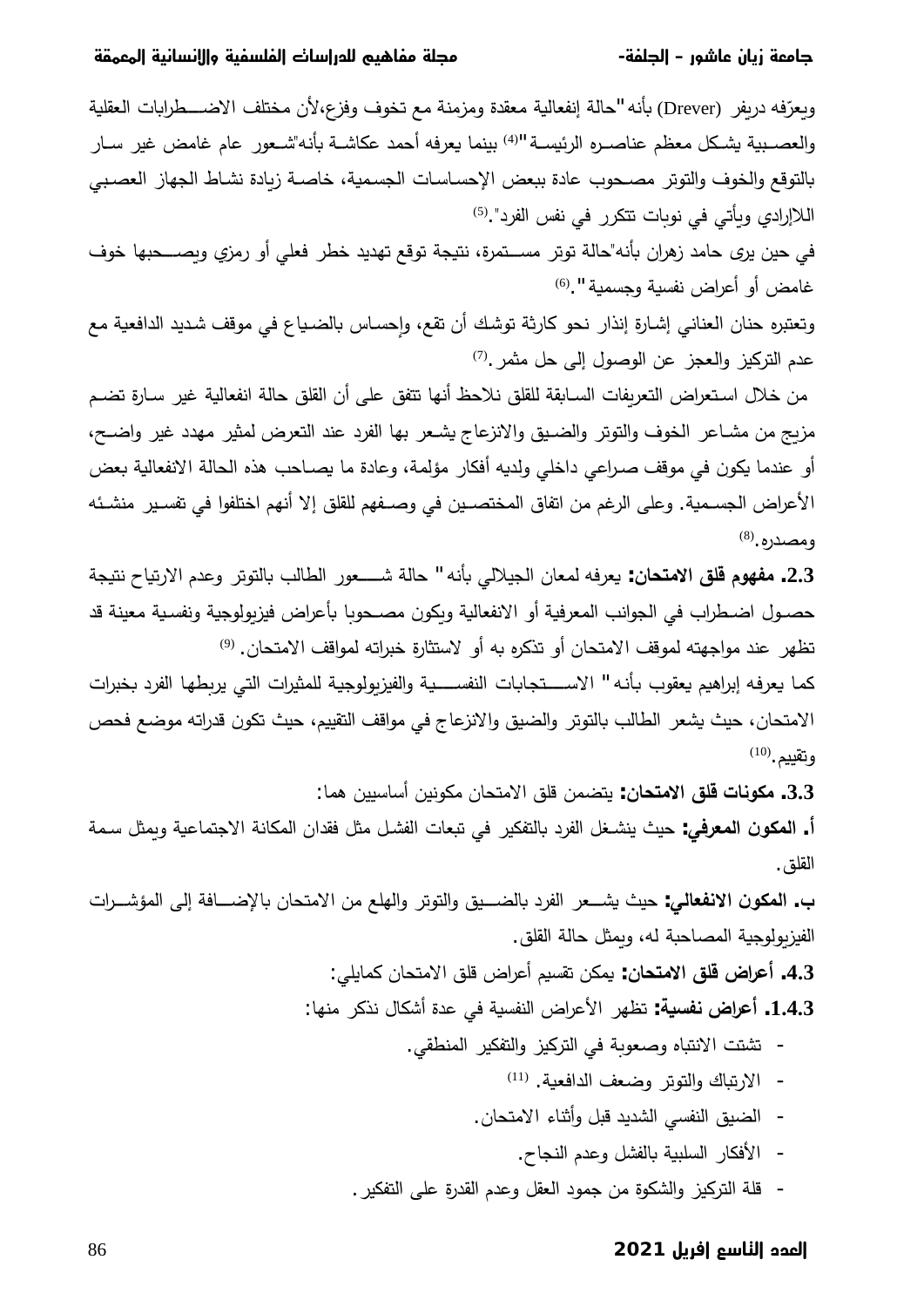. الأحلام المزعجة والكوابيس مع اضطراب النوم.<sup>(12)</sup>  **:ŗॻɼʙŶʸƃ¦µ¦ʙŵƕ¦ .2.4.3** - وجود أفكار سلبية غير مناسبة عن الامتحان. - ضعف معالجة النقص في المعلومات.  **:ŗॻƄʻʶʲʯƃ¦µ¦ʙŵƕ¦ .3.4.3** - الدرجات التحصبيلية المنخفضة بالمقارنة مع أقرانه بمستوى تحصبله أو الرسوب في الامتحان.  **:ŗॻɸœʸʯŞƙ¦µ¦ʙŵƕ¦ .4.4.3** - الانسحاب من المواقف الاجتماعية التي تتتاول مسائل الامتحانات. – صراعات داخل الأسرة بشان رغبة الأهل الدائمة بمواصلة الابن تحصيله. <sup>(13</sup>  **:ŗॻŞʦƃʦȂʚʻŽƃ¦µ¦ʙŵƕ¦ .5.4.3** – التوتر وفقدان الشهية للطعام وتسلط بعض الأفكار الو سواسية الملحقة قبيل ليالي الامتحان وأثنائه. - تسارع خفقان القلب قبل الامتحان وأثنائه مع جفاف الحلق. – عدم التركيز والانتباه لمهمة الإجابة عن أســئلة الامتحان ويؤدي بالتالي إلى ضـــعف الأداء التحصـــيل للدراسي. $^{(14)}$ - ارتعاش الأطراف وبرودتها. - توتر العضلات والنشاط الحركي الزاد. - كثرة التبول وأحيانا الإسهال.<sup>(15)</sup>  **:œƌř¦ ¦ʙŞȀÂŗŪ¦°ʗƃ¦ŗॻʱƌʹƆ .4** 9 ÀʨƆŷřॼɻ»»»»ŮƓžʛʱ»»»»Ŭŕʺƅ§ÃʝƊŕ»»»»ʶॽƆƅ§řॼƆʡŶॽʺŠʧƈř»»»»Ŭ§±ʙƅ§Ŷʺʱʳƈ Áʨؔś **:ŗºººŪ¦°ʗƃ¦ŗʹʻŵÂŴʸʯʱƆ .1.4** التربية تخصــــص توجيه وإرشـــــاد البالغ عددهم 322 طالب وطالبة منهم 105 طالب وطالبة في مرحلة الليسانس، و217 طالب وطالبة في مرحلة الماستر.  **:œƋ°œॻʯŤ¦ŗॻɽॻؕÂŗŪ¦°ʗƃ¦ŗʹʻŵ-03** عادة ما تقتصر العلوم السلوكية في استخلاص تعميماتها من البحوث التي تقوم بها على مجموعة من الأفراد يمثلون عينة مشتقة من المجتمع الأصلي للدراسة، ولقد حاولنا أن تكون العينة أكثر تمثيلا للمجتمع الأصلي حتى يمكن الاعتماد على نتائجها من خلال المجالات التالية: أ – المجال المكان*ي*: أجربت هذه الدراسة بجامعة محمد بوضياف بالمسيلة.  **:ȏʙʵॺƃ¦¾œʱʸƃ¦-§** يتضمن المجال البشري عينة أو مفردات الدراسة من الطلاب والطالبات في تخصص التوجيه والإرشاد بقسم علم النفس.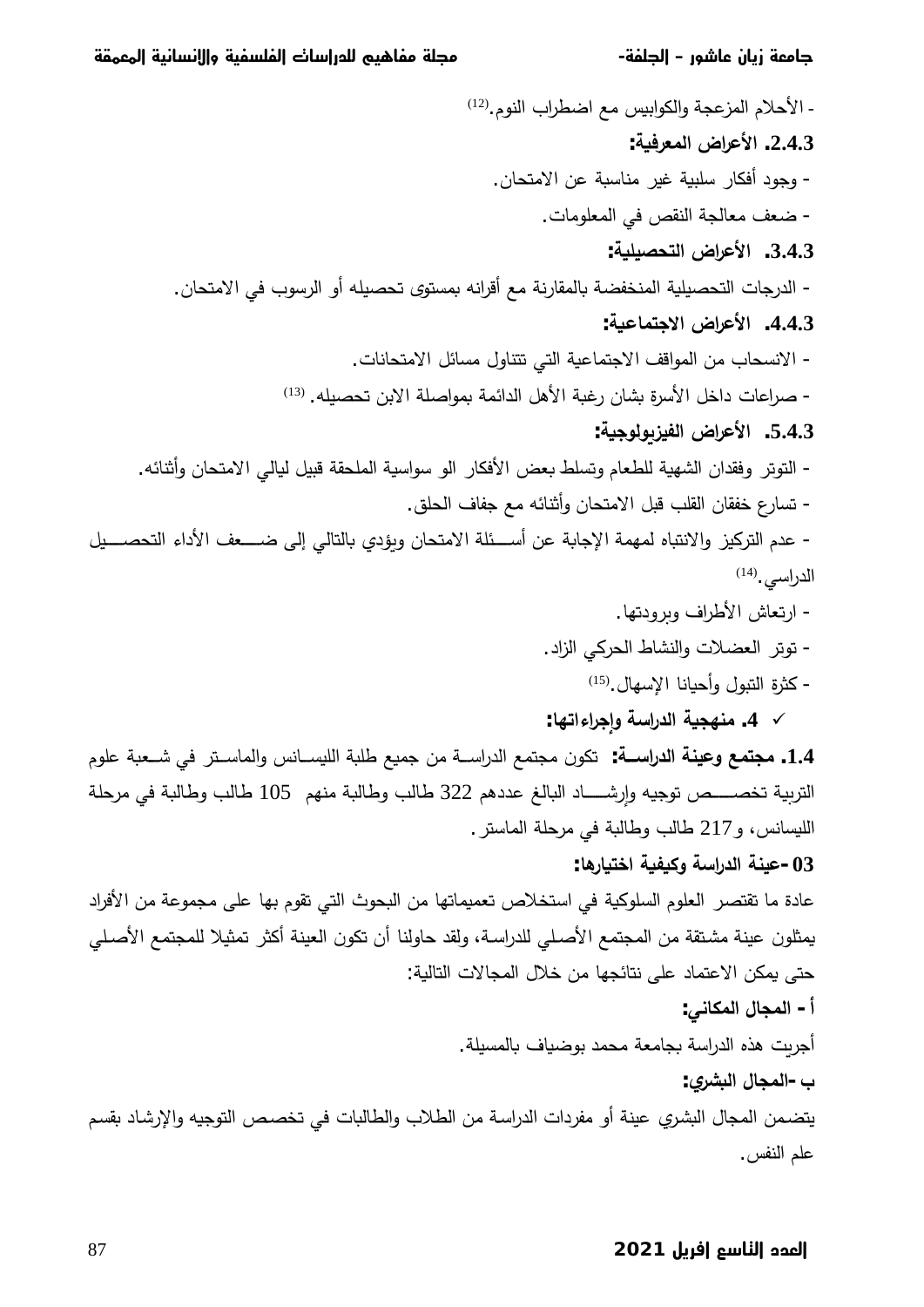ج- المجال الزمن*ي*: تم إجراء الدراسة في شقها الميداني خلال السنة الجامعية (2019/2018)  **:œƌʸʱšÂŗʹʻŶƃ¦°œॻʯŤ¦ŗॻɽॻؕ -04**

تكونت العينة من65 طالبا وطالبة تخصص توجيه وإرشاد، تم اختيارهم بطريقة عشوائية بسيطة يمثلون طور الليسانس والماستر .

| الطور التعليمي | التكرارات       | النسبة المئوبة |
|----------------|-----------------|----------------|
| ليسانس         | 36 <sup>1</sup> | % 55.38        |
| ماستر          | 29              | %44.61         |
| المجموع        | 65              | % 100          |

řॽʺॽƆŸʱƅ§±§ʨʡƛ§ʖʶţřŬ§±ʙƅ§řʻʽŷ¯§ʛž£ŶȄ²ʨś **(01 ) ʤſ°¾ÂʗŞ**

يتضح من الجدول أعلاه أن نسبة أفراد عينة ليسانس 55.38%، ونسبة أفراد عينة الماستر بلغت 44.61% وهي نسبة متقاربة نوعا ما.

ʝʻʳƅ§ʘʽţʧƈřŬ§±ʙƅ§řʻʽŷʟœŕʸŦ **(02 ) ʤſ°¾ÂʗŞ**

| لمتغير  | فئات المتغير | التكرارات | النسبة المئوبة |
|---------|--------------|-----------|----------------|
|         |              | 17        | %26.15         |
| الجنس   | أنثى         | 48        | %73.84         |
| المجموع |              | 65        | %100           |

من خلال معطيات الجدول رقم (02) يتضـــح أن نســبة الذكور كانت 26.15%، أما الإناث جاءت نســبتهم %73.84، وبتضـح من خلال الجدول أن نسـبة الإناث تفوقت على الذكور وبعود ذلك إلى كون عدد الإناث اكبر من عدد الذكور في تخصص التوجيه والإرشاد.

- ¿ƜŦʧƈƓƅƕ§ʖ»»»»Ŭŕʴƅ§À§ʙʵʱ»»»»ŬŕǼªŕƊŕॽʰƅ§řʳƅŕŸƈʦś **:ŗƆʗʳʯºººʴʸƃ¦ŗॻőœºººʶšƗ¦ʔʻƃœºººŪƕ¦ .3.4** 9 برنامج SPSS (VER.22) الحزمة الإحصـــــائية في العلوم الاجتماعية، وتتمثل المعالجات التي تمت للبيانات في الإحصاءات الآتية:
- ʛ»»»»ʸʱʵƈȈȞ»»»»ʷǼř»»»»Ŭ§±ʙƅ§řʻʽŷʧŷřŸȄʛ»»»»Ŭ©±ʨ»»»»Ű¡ŕʢŷƙªŕƊŕॽʰƆƅřȄʨʯʺƅ§ʖ»»»»ʶʻƅ§Ãª§±§ʛؔʱƅ§ **-** 9 ومبسط، وذلك بعد عرضها على هيئة جداول.
	- √ − معامل ارتباط بيرسون للتأكد من صدق المقياس
		- √ - معامل ألفا كرونباخ للتأكد من ثبات المقياس

 **:ŗȂʙʯƆʦȜॻʴƃ¦œƌʶőœʶŤÂŗŪ¦°ʗƃ¦ ¨¦®¢ .4.4**

**(2008 ) §ʚŵʦŕ¢ʤॻʀ¦ʙŕ¦Ȇőœƈ®¦ʗŵ¤ÀœʲʯƆƙ¦ȖƄſ²œॻɿƆ .4.4 .1** خطوات بناء المقباس: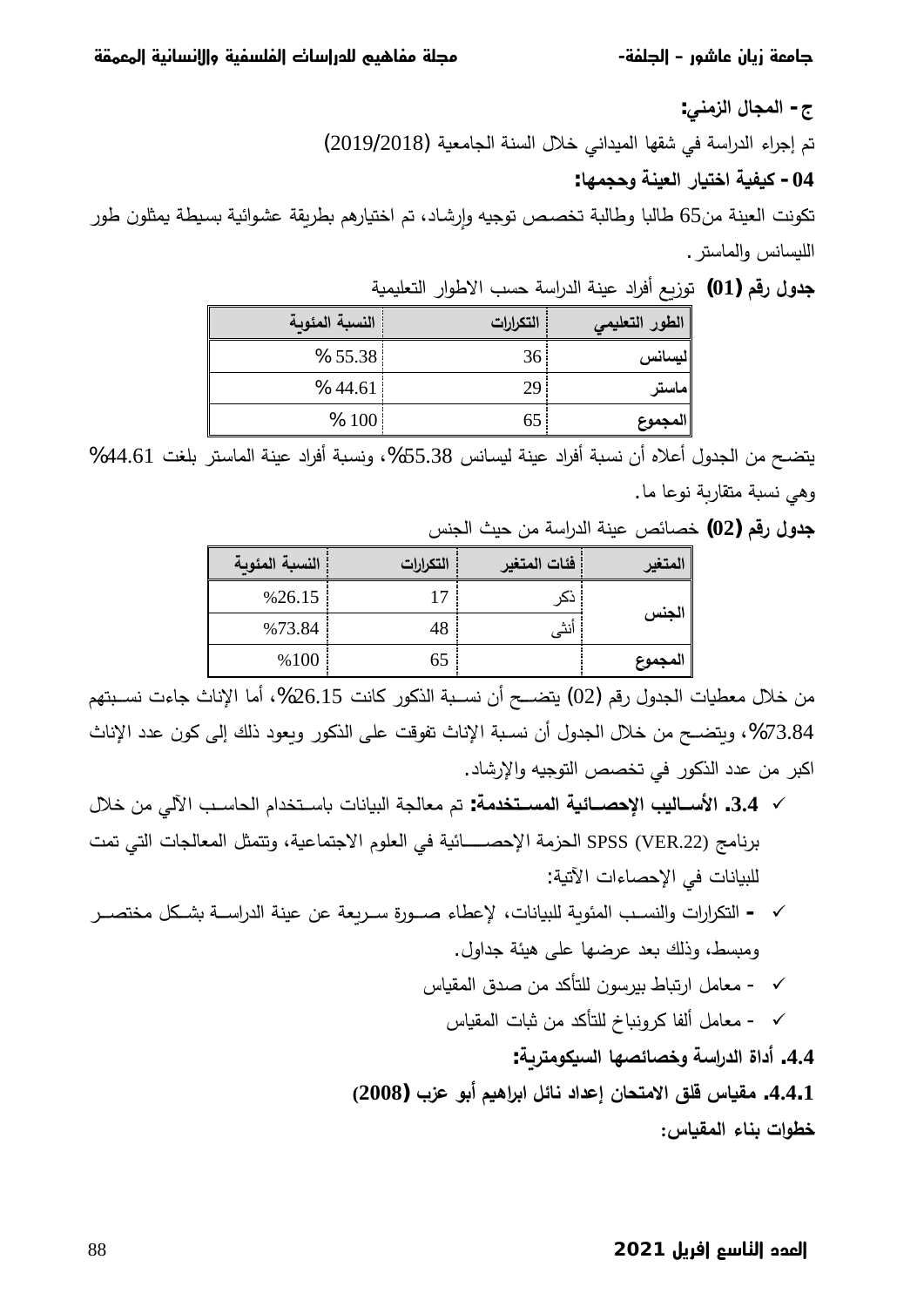في البداية فقد قام الباحث نائل ابراهيم أبو عزب بالإطلاع على كثير من الدراســــات الســــابقة والبحوث في مجال قلـق الامتحـان والإطلاع على مقاييس قلق الامتحان مثل مقياس قلق الامتحان (محمد حامد زهـران ) ومقيـاس قلـق الامتحان (لسارا سون) ومقياس (سبيلبيرجر) لقلق الامتحان، فقد قام الباحث ببناء مقياس جديد إشتمل على الأعراض الرئيسية لقلق الامتحان وهي الأعراض (النفسية الانفعالية – الاجتماعية – الجسمية – العقلية المعرفية) وقد بلغت عدد فقرات المقياس في الصـورة الأولية (54) فقرة موزعة علـــــي أربعـــــة أبعاد ر ئيسية.

ثانياً: في الصــورة النـهائيـة: ومن أجل إخراج المقياس في صــورته النهائية، فقد قام الباحث بعرض المقياس في صورته الأولية علـــــي عدد كبير من المختصين في مجال علم النفس الإرشاد النفسي والصـحة النفسية والإحصاء، وبلـــغ عـــدد فربق السادة المحكمين (13) عضو محكم من أعضاء الهيئة التدريسية فـــي كليـــة التربيــــة بالجامعــــة الإسلامية، وجامعة الأزهر ، وجامعة الأقصــي، ومركز النتربيب المجتمعي لحل النزاعات، وبرنامج غــزة للصـحة النفسية والمجتمعية، وقد استجاب الباحث لآراء السادة المحكمين وقـــام بإجراء ما يلزم من حذف وتعديل في ضوء مقترحاتهم بعد تسجيلها في نموذج تم إعداده، وبــذلك خــرج المقياس في صورته شبه النهائية ليتم تطبيقه على العينة الاستطلاعية.

وصف المقياس: بعد الإطلاع الواسـع على المقاييس والاســتبيانات المتعلقة بمجال القلق بوجه عام ومجال قلــــــق الامتحـــــــان بوجه خاص، وتحديد الباحث لأهم جوانب وأبعاد قلق الامتحان، فقد صمم الباحث مقياسا جديداً تناول فيه أهم الأعراض التي تميز قلق الامتحان وهي أربع أبعاد كالتالي.

ا**لبعد الأول / الجانب النفسي والانفعالي**: وبتضمن وبتضمن الخوف من الامتحان والقلق والارتبـــــاك وتوقع الفشل والرسوب والشعور بخيبة الأمل والشعور بالعصبية الزائدة، والشعور بسالحزن والغضسب الشديد، وازدياد (21 - 1) العدوانية. وعدد فقراته (1 $(21 \text{ m/s})$  فقرة من

ا**لبعد الثاني / الجانب الاجتماعي**: وبتضـــمن الشـــعور بالعزلة والانطواء، وعدم المشـــاركة في المناســـبات الاجتماعية، وفتور العلاقات الاجتماعية، وافتقاد الجو الأسري المشجع على الدراسة وعدد فقراته(11) من (  $(33 - 22)$ 

ا**لبعد الثالث / الجانب الجسمي**: وبتضمن فقدان الشهية للطعام، وارتباك المعدة، والرغبة في القـيء، وتصبب العرق،وسرعة دقات القلب، وارتعاش اليدين،والشعور بالإجهاد والتعــــب الجســــمي العـــــام، والإغماء أثناء الامتحانات، وتقلص العضلات، وعدد فقراته (12) من ( 33- 44).

ا**لبعد الرابع / الجانب العقلي المعرفي**: ويتضمن الشعور بالنسيان وعدم القدرة على التركيز وتشـــتت الانتباه وصعوبة في التذكر وصعوبة في التفكير وعدم القدرة على اتخاذ القرارات السليمة وعدد فقراتـه(8) من ( 45-.( 52

صدق المقياس Validity Test : قام الباحث بتقنين فقرات الاستبيان وذلك للتأكد من صدقه وثباته كالتالي: ص**دق فقرات الاستبيان** : قام الباحث بالتأكد من صدق فقرات الاستبيان بطربقتين :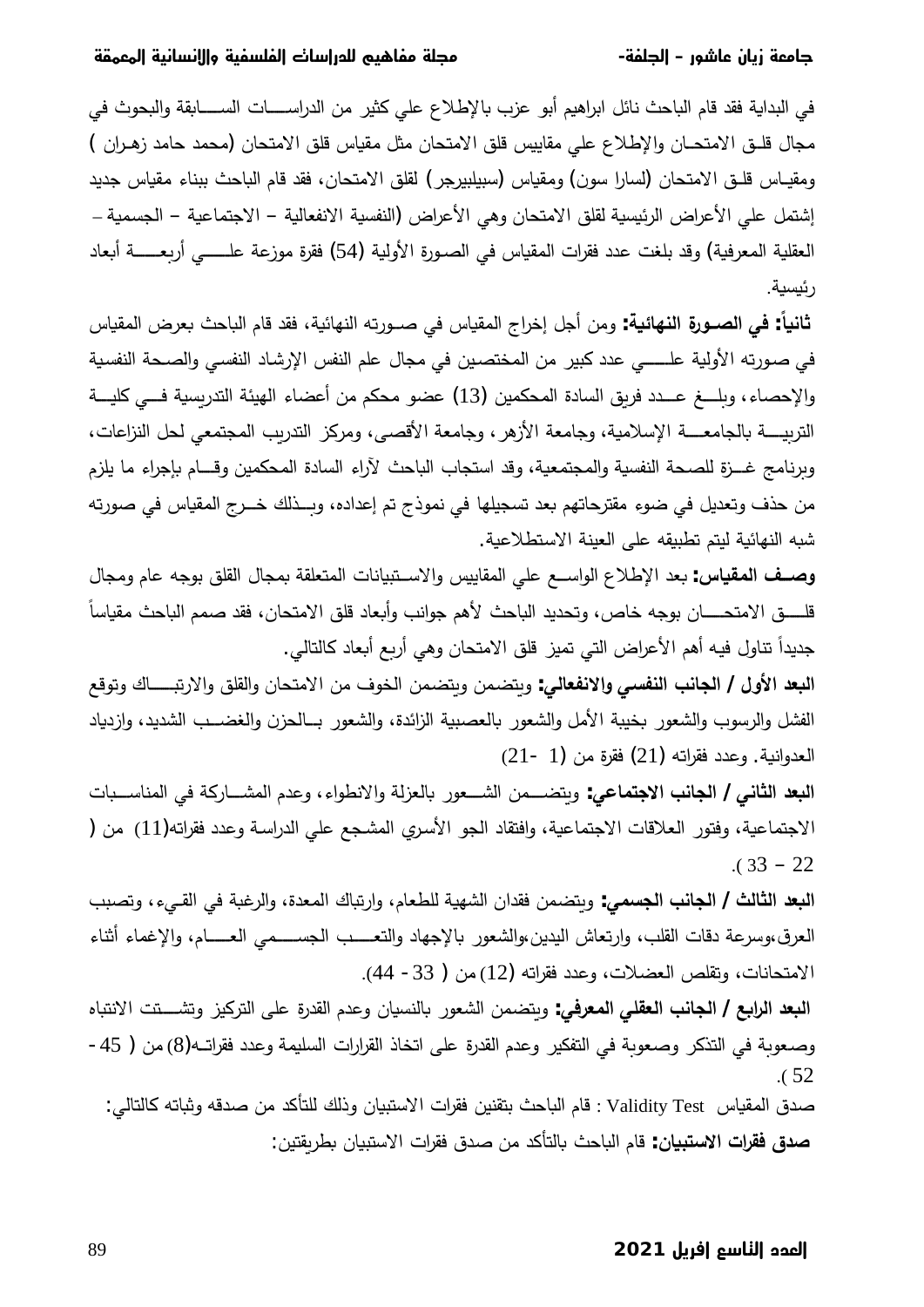– **صـــــدق المحكمين:** عرض الباحث المقياس على مجموعة من المحكمين تألفت من (13) عضـــــواً من أعضـاء الهيئة التدريســـــــية في كلية التربية بالجامعة الإسـلامية وجامعة الأزهر ، وجامعة الأقصـــي، ومركز التدربب المجتمعي لحــــــل النزاعات، وبرنامج غزة للصــحة النفسية والمجتمعية متخصـصـين في علم النفس والإحصاء وقد اســتجاب الباحث لآراء المحكمين وقام بإجراء ما يلزم من حذف وتعديل في ضوء مقترحاتهم، وبذلك خرج الاختبار في صورته شبه النهائية ليتم تطبيقه على العينة الاستطلاعية .

− **صدق الاتساق الداخلي لفقرات الاختبا**ر Consistency Internal: وقد قام الباحث بحساب الاتساق الداخلي لفقرات الاختبار على عينة الدراسة البالغة (70) مفردة، وذلك بحساب معاملات الارتباط بين كل فقرة والدرجة الكلية لفقرات الاختبار . والمقصود بالاتساق الداخلي للاختبار هو :" معرفة مدى ارتباط كل فقرة مــــن فقــــرات الاختبار ككل، وتستخدم هذه الوسيلة الإحصائية كمحك داخلي لقياس صلاحية الوحدات وقياسها لما يقيسه الاختبار .

قياس صدق الاتساق الداخلي لفقرات الاختبار قام الباحث بإجراء صدق الاتساق الداخلي لفقرات الاختبار ، والجـدول رقـم (03) يبـين معـاملات الارتباط بين كل فقرة من فقرات الاختبار والدرجة الكلية، وهي دالة عند مســتوى دلالة (0.50) حيث أن قيمة r المحســوبة اكبر من الجدولية (0.233) عند مســتوى دلالة (0.50) ودرجة حربة(68).

| مستوى الدلالة | معامل الارتباط | رقم العبارة | مستوى الدلالة | معامل الارتباط | رقم العبارة    |
|---------------|----------------|-------------|---------------|----------------|----------------|
| 0.000         | 0.578          | 27          | 0.000         | 0.493          | 1              |
| 0.000         | 0.348          | 28          | 0.001         | 0.382          | $\overline{c}$ |
| 0.000         | 0.527          | 29          | 0.000         | 0.407          | $\overline{3}$ |
| 0.000         | 0.542          | 30          | 0.000         | 0.409          | $\overline{4}$ |
| 0.000         | 0.539          | 31          | 0.000         | 0.545          | 5              |
| 0.000         | 0.493          | 32          | 0.007         | 0.322          | 6              |
| 0.000         | 0.358          | 33          | 0.033         | 0.255          | $\overline{7}$ |
| 0.000         | 0.378          | 34          | 0.000         | 0.529          | 8              |
| 0.000         | 0.326          | 35          | 0.030         | 0.260          | $\overline{9}$ |
| 0.000         | 0.401          | 36          | 0.015         | 0.290          | 10             |
| 0.000         | 0.335          | 37          | 0.001         | 0.388          | 11             |
| 0.000         | 0.321          | 38          | 0.008         | 0.316          | 12             |
| 0.000         | 0.518          | 39          | 0.000         | 0.550          | 13             |
| 0.000         | 0.486          | 40          | 0.000         | 0.564          | 14             |
| 0.000         | 0.395          | 41          | 0.001         | 0.405          | 15             |
| 0.000         | 0.552          | 42          | 0.022         | 0.274          | 16             |
| 0.000         | 0.306          | 43          | 0.000         | 0.616          | 17             |
| 0.000         | 0.297          | 44          | 0.000         | 0.584          | 18             |
| 0.000         | 0.461          | 45          | 0.034         | 0.253          | 19             |
| 0.000         | 0.498          | 46          | 0.000         | 0.432          | 20             |
| 0.000         | 0.433          | 47          | 0.005         | 0.333          | 21             |
| 0.000         | 0.599          | 48          | 0.000         | 0.597          | 22             |
| 0.000         | 0.574          | 49          | 0.000         | 0.598          | 23             |
| 0.000         | 0.628          | 50          | 0.000         | 0.528          | 24             |
| 0.000         | 0.583          | 51          | 0.009         | 0.308          | 25             |
| 0.000         | 0.446          | 52          | 0.033         | 0.255          | 26             |

Áŕʴʱƈƛ§ȘƆƁ³ŕॽʁʺƅřॽƆؔƅ§řбʙƅŕǼ©ʛƂžȈؗȋŕॼś±§ȈƈŕŸƈŢŲʨƔ **: (03 ) ¾ÂʗŞ**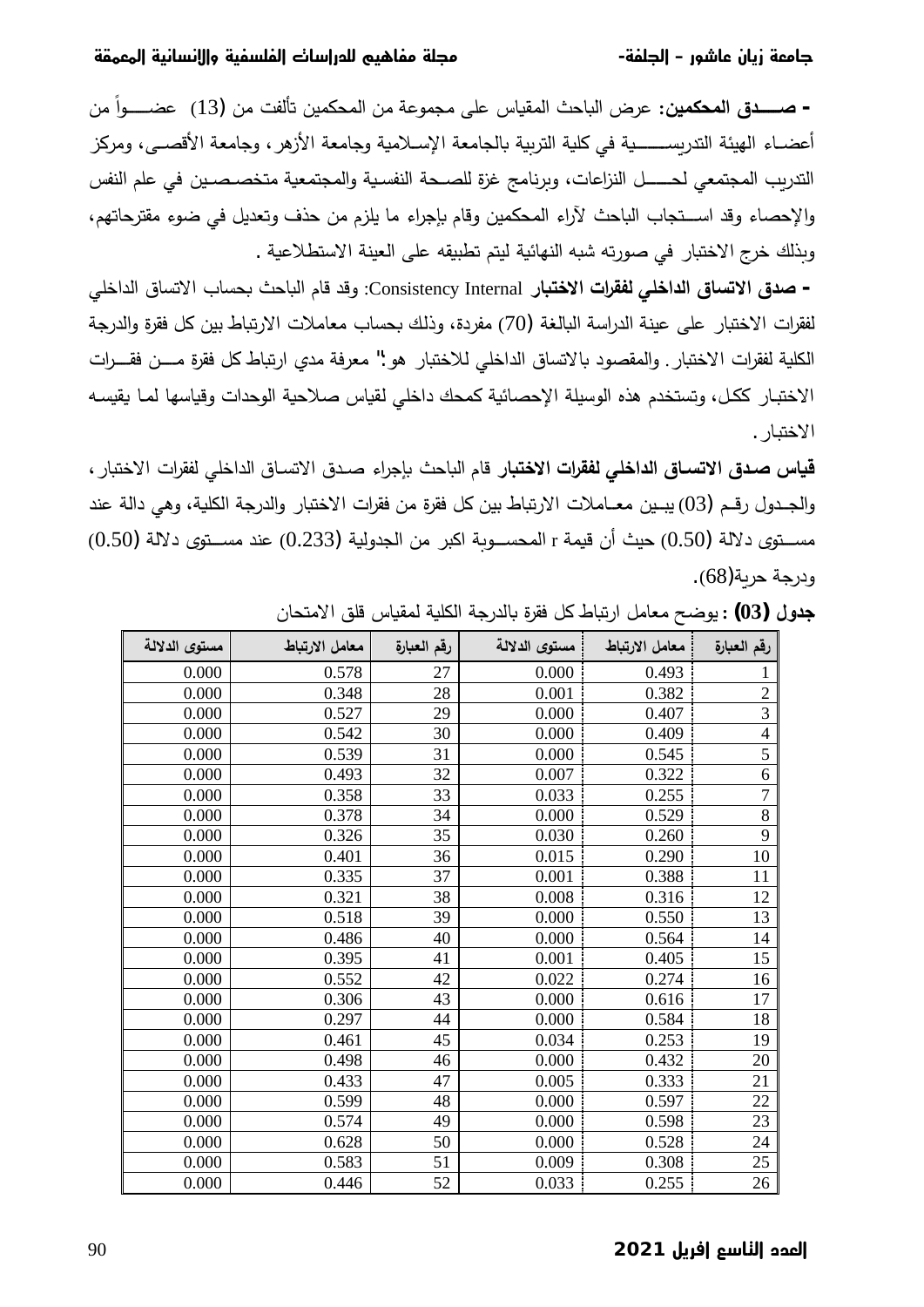# **ŜƠƬƔƬƧĒŜƼƯŖżƯǃĒĮ ŜƼƜżƨƜƧĒĕŖŻĒĜŲƨƧƪƼƳŖƜƫŜƨŨƫ -ŜƜƨŨƧĒ –ĜƶſŖƓĬŖƻĝŜƔƫŖŧ**

 ªƜƈŕŸƈ¨ŕ»»»»»»»ʶʴǼʘţŕॼƅ§ÀŕƁ¯ŕŸǼƘƅƓœŕʻʰƅ§½ʙ»»»»»»»ʸƅ§ʧƈȘƂʴʱƆƅÃ **:²œॻɿʸƃ¦®œŶǺƕƑőœʹʮƃ¦¼ʗºººººººʶƃ¦•**  الارتباط بين كل بعد من أبعاد المقياس، والمعدل الكلي لأبعاد المقياس والجدول رقم (04) يبين مدى ارتباط كل بعد مــــن أبعــــاد المقيـــــاس بالدرجة الكلية لفقرات المقياس، ويوضـح كذلك أن محتوى كل بعد من أبعاد الاختبار له علاقة قوبة بهدف الدراسة عند وبذلك تعتبر فقرات أبعاد المقياس صادقة.

| الأبعاد                     | معامل الارتباط | مستوى الدلالة |
|-----------------------------|----------------|---------------|
| الجانب النفسي               | 0.614          | 0.000         |
| الجانب الاجتماعي            | 0.917          | 0.000         |
| الجانب الجسمي               | 0.767          | 0.000         |
| الجانب العقلي               | 0.836          | 0.000         |
| الدرجة الكلية لجميع الفقرات | 0.617          | 0.000         |

³ŕॽʁʺƆƅřॽƆؔƅ§řбʙƅŕǼ³ŕॽʁʺƅ§¯ŕŸǼ£ʧƈʙŸǼȈؗȋŕॼś±§ȈƈŕŸƈŢŲʨƔ **: (04 ) ʤſ°¾ÂʗŞ**

ث**بات المقياس**: Reliability وقد أجرى الباحث خطوات الثبات على العينة الاستطلاعية نفسها بطريقتين هما طرىقة التجزئة النصىفية ومعامل ألفا كرونباخ

¿ʙŸƈ ʧʽŗ Áʨ»»»»»»»Ŭʛʽŗȋŕॼś±§ȈƈŕŸƈ¯ŕʳǽŐǼʘţŕॼƅ§ÀŕƁ Coefficient Half-Split: **ŗॻɽººººººººʶʹƃ¦ŗőʚʱʯƃ¦ŗƀȂʙʟ** الأسئلة الفردية الرتبة ومعدل الأسئلة الزوجية الرتبـــــــة لكل مقياس من مقاييس الاستبانة، وقد تم تصـحيح معاملات الارتباط باستخدام معامل ارتباط سبيرمان براون للتصحيح ( Coefficient Brown-Spearman:) وقد بين جدول رقم (05) أن هناك معامل ثبات كبير نسبياً لفقرات الاستبيان.

|               | طربقة التجزئة النصفية | الأبعاد        |                             |                |
|---------------|-----------------------|----------------|-----------------------------|----------------|
| مستوى الدلالة | معامل الثبات          | معامل الارتباط |                             |                |
| 0.000         | 0.8413                | 0.7261         | الجانب النفسى               |                |
| 0.000         | 0.9354                | 0.8787         | الجانب الاجتماعي            | 2              |
| 0.000         | 0.7444                | 0.5929         | الجانب الجسمى               |                |
| 0.000         | 0.8231                | 0.6994         | الجانب العقلى               | $\overline{4}$ |
| 0.000         | 0.8772                | 0.7813         | الدرجة الكلية لجميع الفقرات |                |

řॽɿʸʻƅ§řœʜʳʱƅ§řƂȄʛʢǼªŕॼʲƅ§ȈƈŕŸƈŢŲʨƔ **: (05 ) ʤſ°¾ÂʗŞ**

طربقة ألفا كرونباخ: واسـتخدم الباحث الحالي طربقة ألفا كرونباخ لقياس ثبات مقياس قلق الامتحان لكل بعد من أبعاد المقيـــاس، والمعدل الكلي لفقرات المقياس، ويبين جدول رقم (06) معاملات ألفا كرونباخ والتـي تدل على وجود معاملات ثبات كبيرة ودالة إحصائياً.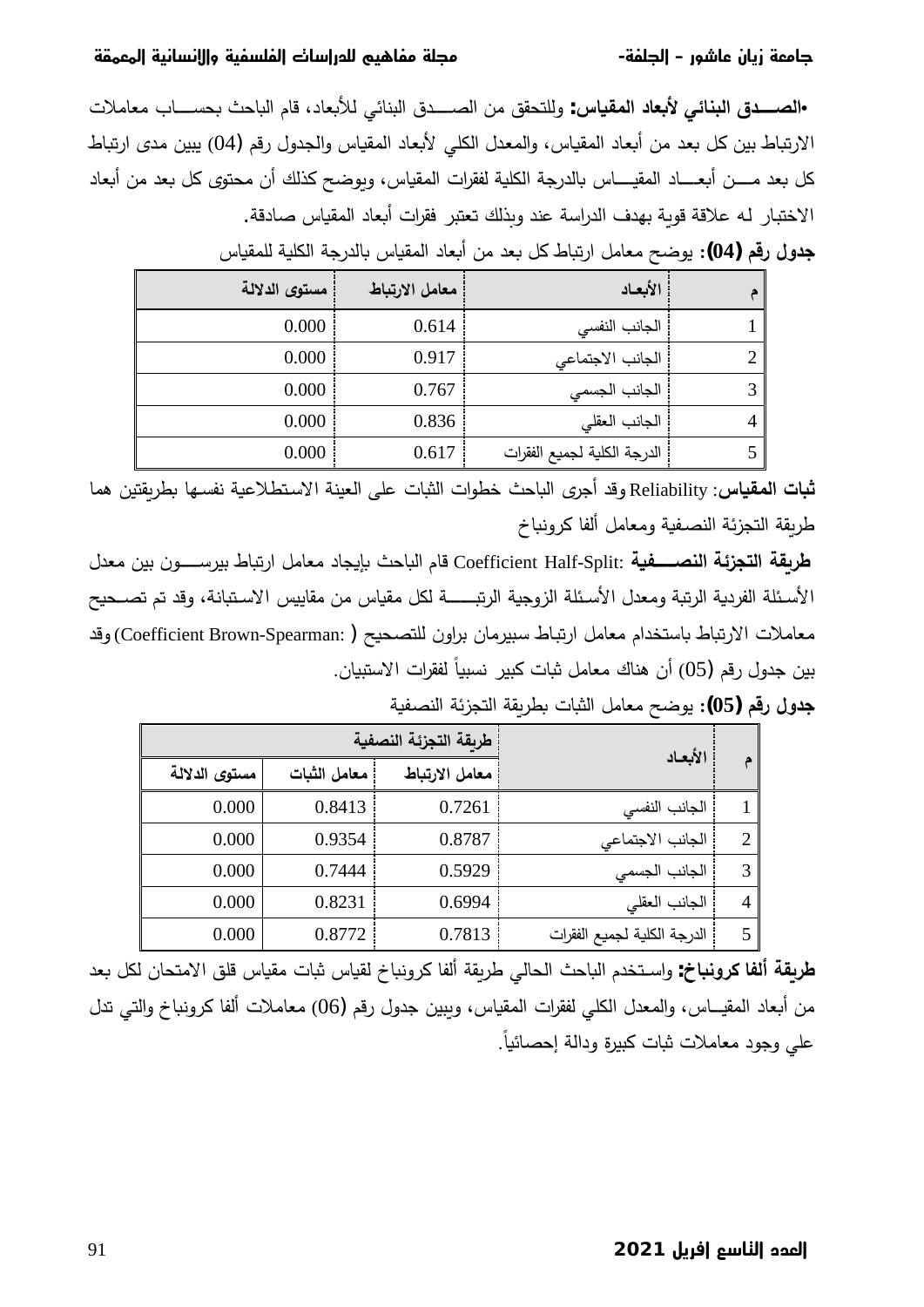®ŕॼƊÃʛؗŕſƅ£řƂȄʛʢǼªŕॼʲƅ§ȈƈŕŸƈŢŲʨƔ **: (06 ) ʤſ°¾ÂʗŞ**

| الأبعاد                     | طربقة ألفا كرونباخ |              |               |  |  |
|-----------------------------|--------------------|--------------|---------------|--|--|
|                             | معامل الارتباط     | معامل الثبات | مستوى الدلالة |  |  |
| الجانب النفسي               | 0.7261             | 0.8066       | 0.000         |  |  |
| الجانب الاجتماعي            | 0.8787             | 0.9553       | 0.000         |  |  |
| الجانب الجسمى               | 0.5929             | 0.7775       | 0.000         |  |  |
| الجانب العقلى               | 0.6994             | 0.8807       | 0.000         |  |  |
| الدرجة الكلية لجميع الفقرات | 0.7813             | 0.9036       | 0.000         |  |  |

- الخصائص السيكومترية لمقياس قلق الامتحان ف*ي* الدراسة الحالية:

أ. صدق المقياس:

ʧƈ©±ŕॼɺȈؗřб¯ʧʽŗřƁƜŸƅ§¬§ʛʵʱ»»»Ŭƛ Áʨ»»Ŭʛʽŗȋŕॼś±§ȈƈŕŸƈÀʙʵʱ»»»Ŭ§ʦś **:ƑƄŤ¦ʗƃ¦¼œººʴřƙ¦¼ʗººŮ .1** عبارات المقياس والدرجة الكلية للبعد الذي تتتمي إليه كما بالجدول:

| معامل الارتباط | رقم العبارة | معامل الارتباط | رقم العبارة    |
|----------------|-------------|----------------|----------------|
| $**0.66$       | 27          | $**0.67$       |                |
| $**0.66$       | 28          | $**0.64$       | $\overline{c}$ |
| $**0.65$       | 29          | **0.79         | 3              |
| $**0.71$       | 30          | $**0.63$       | $\overline{4}$ |
| $**0.46$       | 31          | $**0.82$       | 5              |
| $**0.61$       | 32          | $**0.62$       | 6              |
| $**0.57$       | 33          | $**0.54$       | $\overline{7}$ |
| $**0.66$       | 34          | $**0.68$       | $\overline{8}$ |
| $**0.60$       | 35          | $**0.54$       | 9              |
| $**0.51$       | 36          | $**0.73$       | 10             |
| $**0.32$       | 37          | $**0.64$       | 11             |
| $**0.70$       | 38          | $**0.69$       | 12             |
| $**0.60$       | 39          | $**0.74$       | 13             |
| $**0.61$       | 40          | $**0.73$       | 14             |
| $**0.66$       | 41          | $**0.58$       | 15             |
| $**0.56$       | 42          | $**0.70$       | 16             |
| $**0.55$       | 43          | $**0.53$       | $17\,$         |
| $**0.54$       | 44          | $**0.69$       | 18             |
| $**0.71$       | 45          | $**0.66$       | 19             |
| $**0.67$       | 46          | $**0.67$       | 20             |
| $**0.46$       | 47          | $**0.67$       | 21             |
| $*$ $0.61$     | 48          | $**0.55$       | 22             |
| $**0.35$       | 49          | $**0.74$       | 23             |
| $**0.53$       | 50          | $**0.57$       | 24             |
| $**0.43$       | 51          | $**0.48$       | 25             |
| $**0.68$       | 52          | $**0.63$       | 26             |

ج**دول رقم (07)**:يوضح معامل ارتباط كل عبارة بالدرجة الكلية لمقياس قلق الامتحان

 **0.01 ȎʦʯʴƆʗʹŵŗƃ¦® \*\***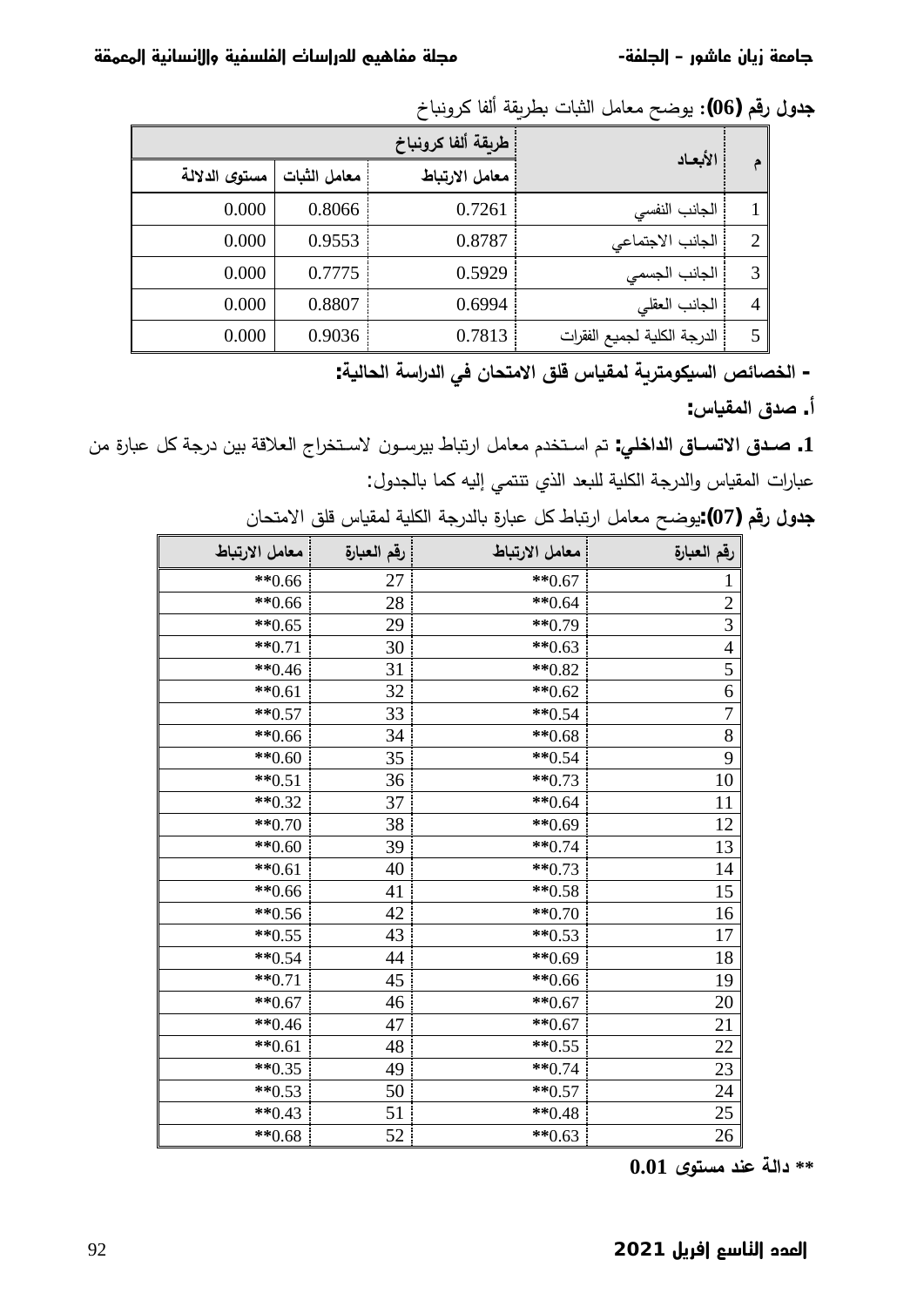يتبين من الجدول (07) أن جميع العبارات ذات معامل ارتباط دال لأن القيمة المحســــوبة أكبر من الجدولية عند مســـــتوي دلالة (0.01)، وهذا يدل على أن عبارات المقياس ترتبط بالدرجة الكلية للمقياس وبذلك توفر الصدق لمقياس قلق الامتحان.

 **:(ȏʚʻʻʸʯƃ¦¼ʗʶƃ¦) ŗॻɼʙʠƃ¦ŗƈ°œƀʸƃ¦ŗƀȂʙʟ -2** وهي من أسـاليب حسـاب الصـدق التكويني وصـدق المحتوي، فبعد أن تم ترتيب التوزيع من أعلى درجة إلى أقل درجة للعينة، تم اختيار مجموعتين من طرفي التوزيع، تمثل إحداهما 27% من الأفراد الذين حصلوا على أعلى الدرجات، وثانيهما 27% من الذين حصــلوا على أدنى الدرجات،ثم اسـتخرجت المتوسـطات الـحســابية والانحرافات المعيارية وحسبت دلالة قيمة "ت" للفروق بين المتوسطات.

| تنوى    | قيمة          |      | أدنى 27%<br>$18 = 1$ ن |       | أعلى 27%<br>$18 = 1$ | العينة           |
|---------|---------------|------|------------------------|-------|----------------------|------------------|
| الدلالة | $"\triangle"$ | ع    |                        | ع     |                      | الأبعاد          |
| 0.01    | 25.94         | 1.92 | 13.47                  | 2.27  | 31.21                | الجانب النفسى    |
| 0.01    | 20.98         | 2.36 | 15.36                  | 2.91  | 33.42                | الجانب الاجتماعي |
| 0.01    | 18.64         | 1.64 | 16.05                  | 3.45  | 32.42                | الجانب الجسمي    |
| 0.01    | 20.75         | 2.37 | 12.73                  | 2.66  | 30.10                | الجانب العقلى    |
| 0.01    | 24.58         | 8.44 | 75.05                  | 10.26 | 150                  | الدرجة الكلية    |

جدول رقم (08): يبين دلالة الفروق بين متوسطات الأبعاد والدرجة الكلية في مقياس قلق الامتحان

يتبين من الجدول رقم (08) أن قيم "ت" كلها دالة إحصـــائياً، مما يشــير ۖ إلى قدرة المقياس على التمييز بين مرتفعي ومنخفض قلق الامتحان مما يدل على صدقه.

 **:²œॻɿʸƃ¦©œॺś -§**

 ³ŕॽʁʺƅ§¯ŕŸǼ£ŶॽʺʳƅřƂȄʛʢƅ§ƋʚƎŗÁŕʴʱƈƛ§ȘƆƁ³ŕॽʁƈªŕॼŝȈƈŕŸƈ¬§ʛʵʱ»»»Ŭ§ʦś **:œॺƈÂʙƂ-œŽƃ¢ŗƀȂʙʟ -1** وكذلك للدرجة الكلية للمقياس والجدول التالي يوضح ذلك:

|      |                        |  | —روب ب—ب ب       | $(-7.4)$      |
|------|------------------------|--|------------------|---------------|
|      | معامل ثبات ألفاكرونباخ |  | الأبعاد          |               |
|      | 0.83                   |  | الجانب النفسي    |               |
|      | 0.80                   |  | الجانب الاجتماعي | ↑             |
|      | 0.71                   |  | الجانب الجسمي    | 3             |
|      | 0.83                   |  | الجانب العقلي    | 4             |
| 0.94 |                        |  |                  | الدرجة الكلية |

جدول رقم (99): يوضح معامل ألفا−كرونياخ لجميع أبعاد مقياس قلق الامتحان والدرجة الكلية

يتضح من الجدول رقم (0.9) أن قيمة معامل الثبات للدرجة الكلية للمقياس بلغت (0.94) وهي قيمة مرتفعة تدل على ثبات المقياس.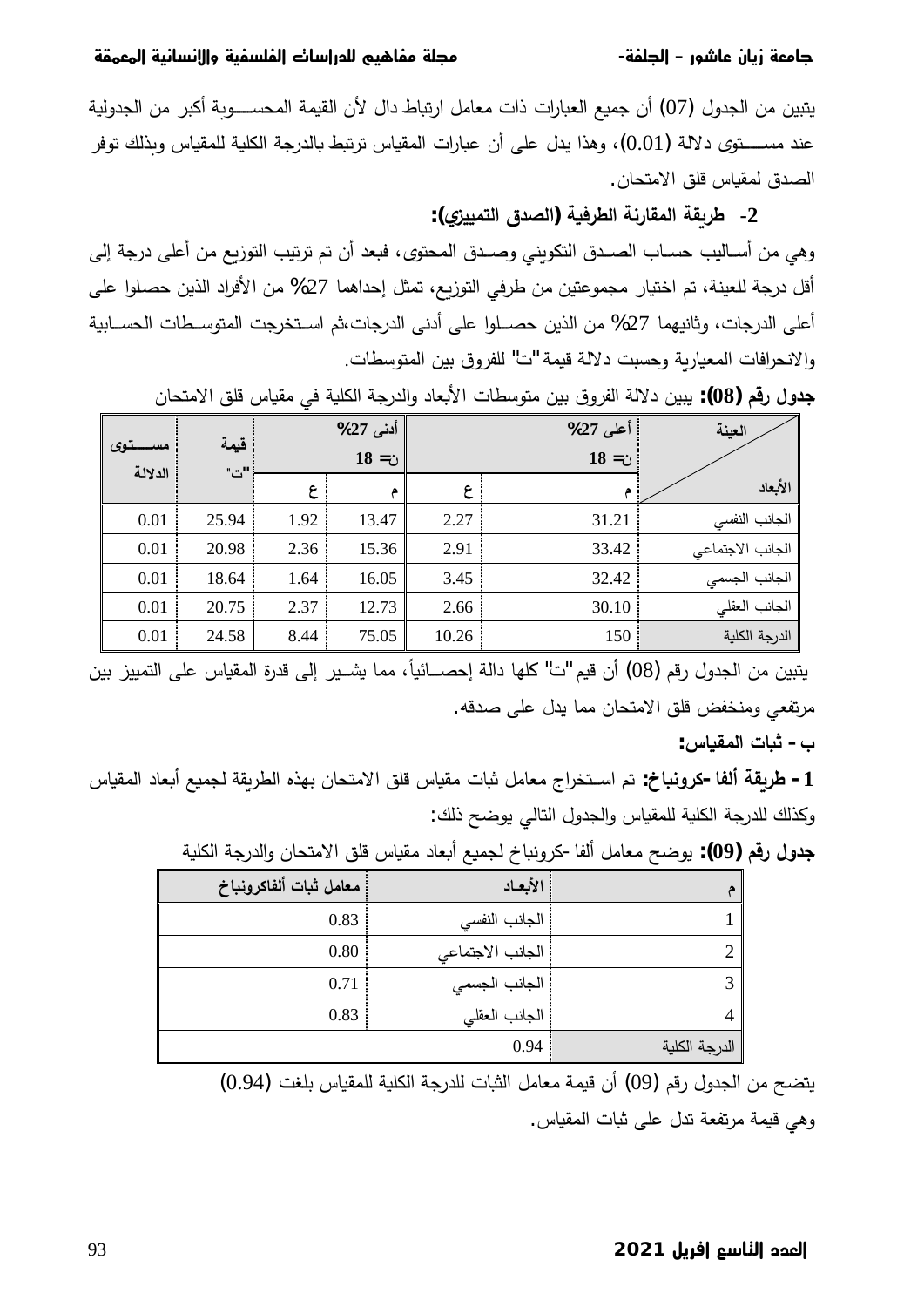- **:¿œŶƃ¦«œʯʹʯŪƙ¦ .5** 9
- ʝॽƔŕƂʺƅ§ʛȄʨʢśʧƈʙŗƛƌƊŐžřॽʺॽƆŸʱƅ§±§ʨʡƗ§ȆƆʱʵƈƓžřॼƆʢƅ§ȐʙƅÁŕʴʱƈƛ§ ȘƆƁʧŷȆ»»»»»»»»ʷؔƆƅ 9 الملائمة لتقدير مسـتوي القلق والعمل على التخفيف من حدته في حال المسـتوي المرتفع منه، فوجود مثل هذه المقاييس يشـجع على إجراء المزيد من البحوث الامبريقية المتعلقة بالظاهرة وبالتالي تطوير وإعادة تنظيم الأدب النظري الخاص بها، ولعل هذا ما سعت إليه هذه الدراسـة من خلال العمل على التأكد من الخصـائص السيكومتربـة لمقياس قلق الامتحان من إعداد **نـائل ابراهيم أبو عزب** في البيئة الجزائرية ليكون أداة في يد الباحثين، وقد توصلت الدراسة إلى مايلي:
	- ا. تمتع مقياس قلق الامتحان بمستوى مقبول من الصدق.  $1\;\;\checkmark$
	- × 2. تمتع مقياس قلق الامتحان بمستوى مقبول من الشات.
		- **:©œॻŮʦʯƃ¦ .6** 9
	- ا. الاستفادة من المقياس الحالي في الكشف عن مستوى قلق الامتحان لدى الطلبة V $1$
- خرورة إنشاء مراكز للمساعدة النفسية، بحيث يكون ضمن أهدافها تبصير الطلبة بالطرق النفسية × وفي التفسية لا والتربوبة الصحيحة في التعامل مع الامتحانات.
- خرورة تكاتف المؤسسات الجامعية والإعلامية والمجتمعية لنشر ثقافة عامة تنظر للامتحانات V على أنها عملية تقييم عادية.
	- **∕ قائمة المراجع:**
- ك 1 حســين فرج، عبد اللطيف(2009). الاضـــطرابات النفســية (الخوف، القلق، التوتر ، الانفصـــام الأمراض النفسية للأطفال)، الطبعة الأولى، دار الحامد، عمان، الأردن.
- ÁÃʙŗ -ŶȄ²ʨʱƅ§Ãʛ»»ʷʻƆƅ¡ŕſ»»ʸƅ§±§¯ƓȞॽʻʽƆƄƙ§ʝſʻƅ§ʦƆŷʦʳŸƈ .(2002)ʙʺʴƈʖƔ¯£ȑʙƅŕʵƅ§ .2 9 طبعة- القاهرة.
- Ȉ»»œ§Ã ±§¯ .ƑƅÃƗ§ř»»Ÿॼʢƅ§ ƓȞॽʻʽƆƄƙ§ ʝſʻƅ§ʦƆŷ ƓžŶŠʛƈ .(2006 )ʙ»»ʺʴƈ ʖ»»Ɣ¯£ ȑʙ»»ƅŕ»»ʵƅ§ .3 9 الأردن. عمان.
- ÁÃʙŗ -ƓȃʛŸƅ§ʛؔſƅ§±§¯ -Ɠ»»»ʶſʻƅ§¬ƜŸƅ§Ãřॽ»»»ʶſʻƅ§řʴ»»»ʸƅ§ .(1997)ÀƜ»»»ʶƅ§ʙʰŷʙƈŕţÁ§ʛƍ² .4 9 طبعة− القاهرة.
- × 5. زهران، حامد عبد السـلام (2000). الإرشـاد النفسـي المصــغر للتعامل مـع المشـكلات المدرسـية− عالم الكتب القاهرة.
- خ 6. زهِران، حامد عبد السلام(1997). الصحة النفسية والعلاج النفسي، الطبعة الثالثة. القاهرة ، عالم У́ الكتب .
	- × 7. العاسمي، رباض(2009). برامج الإرشاد النفسي- مطبعة الروضة- منشورات جامعة دمشق.
- $\sim 8$ . عكاشـــــة، أحمد (1989). الطب النفســــي المعاصـــــر ، الطبعة الثامنة. القاهرة مكتبة الأنجلو المصربة.

94 **2021 ƦƻŶƛĒ ƒŻŖŠƧĒĚŲƔƧĒ**